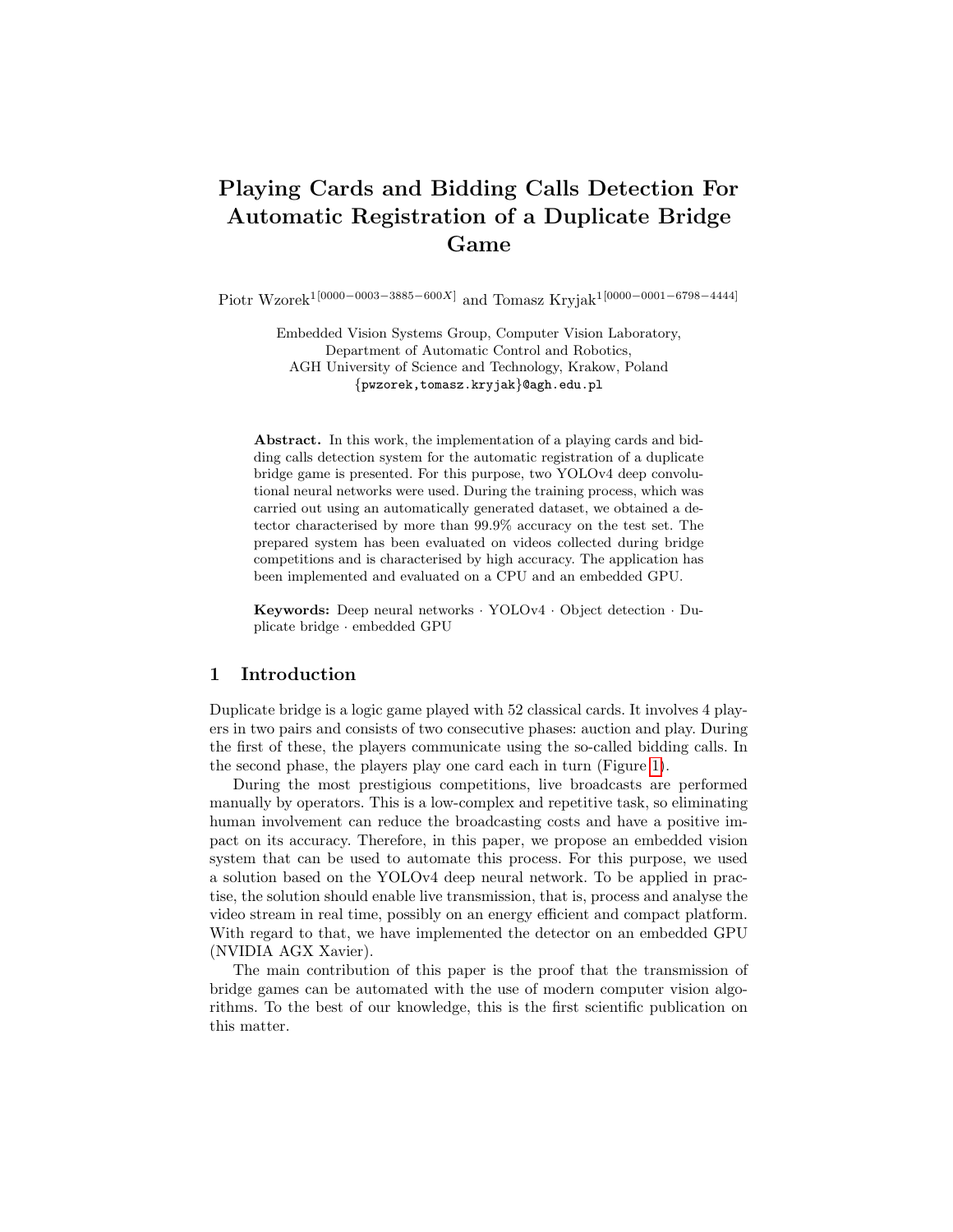<span id="page-1-0"></span>



Fig. 1: Examples of auction (left) and the play phase (right).

The remainder of this paper is organised as follows. In Section [2](#page-1-1) the implementation of cards and bid calls detection is described. Optimisation of the detector for an embedded GPU is explained in Section [3.](#page-2-0) The evaluation of the solution is described in Section [4.](#page-2-1) The publication ends with a summary and plans for further work on the application.

#### <span id="page-1-1"></span>2 Cards and Bidding Calls Detection

The system should recognise 52 different cards and 38 unique bidding calls. There have been several classical playing card detection methods published so far. The paper [\[1\]](#page-3-0) from 2010 proposed a system based on a "classical" approach – the Hough transform was used to locate objects. Classification of the proposed areas was carried out using probabilistic methods to compare a set of symbols based on the orientation of their edges or pattern matching and computing correlations.

Later work described solutions based partially or fully on Deep Neural Net-works (DNNs). [\[2\]](#page-3-1) proposes a solution based on the  $EfficentDet$  network [\[3\]](#page-3-2). In the problem of cards detection during poker games considered, the authors' motivation to choose this architecture was the size of the objects relative to the size of the analysed image (0.7% of the dimension of the image).

In this paper, we have decided to use two YOLOv4 networks [\[4\]](#page-3-3) – one for card detection, the other for bidding calls. After an initial analysis of the problem, we have selected this architecture, as it can be considered as state-of-the-art due to its detection performance (analogous to the possible alternatives), while characterised by a short inference time. The use of the two networks does not have a negative impact on the speed of the application, because at any stage of the game it is not necessary to recognise these elements at the same time.

The database of cards and bidding calls used during the training process was automatically generated and includes cases specific to the game of bridge – we have described the process in a separate publication [\[5\]](#page-3-4). We have generated 39300 images of cards and 30000 images of bidding calls using the described method.

We conducted the training process of the YOLOv4 network on 4 Tesla V100  $GPUs$  with an input size of  $640x640x3$  and a batch size of 64. For the YOLOv4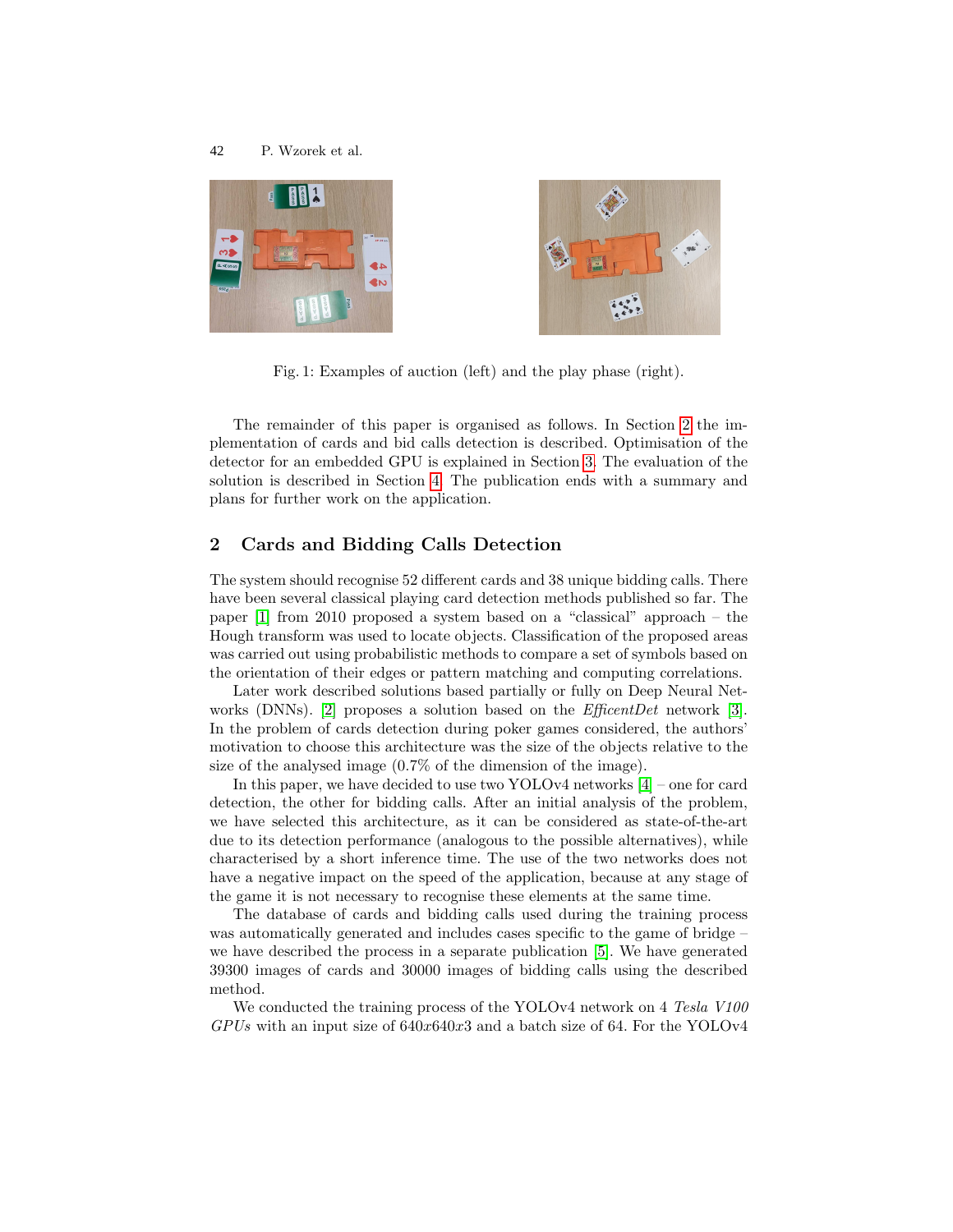| Used model                                         | $\vert$ accuracy $\vert$ mAP@0.5 $\vert$ throughput $\vert$ fps $\vert$ |    |
|----------------------------------------------------|-------------------------------------------------------------------------|----|
| $YOLOv4$ FP32 - cards                              | 99.96%                                                                  |    |
| $YOLOv4$ TensorTR FP16 - cards                     | 99.3%                                                                   | 20 |
| YOLOv4 TensorTR INT8 - cards                       | 97.2%                                                                   | 28 |
| $\vert YOLOv4$ FP32 - bidding calls                | 99.98%                                                                  |    |
| $\vert YOLOv4 \; TensorTR \; FP16$ - bidding calls | 99.6%                                                                   | 20 |
| <i>YOLOv4 TensorTR INT8</i> - bidding calls        | 99.3%                                                                   | 28 |

<span id="page-2-2"></span>Table 1: Achieved detection accuracy and throughput for NVIDIA AGX Xavier.

model, the Mish activation function, the CIoU loss function, and regularisation using DropBlok and Class label smoothing mechanisms were selected. Furthermore, MOSAIC augmentation was used for the input images from the training dataset. In this research, we used the Prometheus computing cluster available in the Academic Computer Centre CYFRONET AGH.

We applied the transfer learning technique by using network weights adapted to the detection of objects from the MS COCO [\[6\]](#page-3-5) dataset. For both detectors, we obtained high detection performance – 99.96% mAP@0.5 for card recognition and 99.98% mAP@0.5 for bidding calls recognition.

The obtained playing cards detector has an accuracy higher than the alternative proposals in the literature. For example, the solution based on the  $EfficientDet-S$  network described in [\[2\]](#page-3-1) has a detection efficiency of 96.9% mAP@0.5 on the test set. However, significant differences between the case considered in the aforementioned publication and the one described should be taken into account – the network is adapted to perform card detection on other datasets.

### <span id="page-2-0"></span>3 Implementation on Embedded GPU

In order for the detector to be used for real-time game transmission, the trained models were optimised for the embedded GPU using TensorRT tools [\[7\]](#page-3-6). For both networks, 16 bit floating-point (FP16) and 8 bit integer (INT8) representations were prepared. Each model was evaluated on a test dataset (Table [1\)](#page-2-2). As the precision of the weight representation in the network model is reduced, a significant decrease in inference time can be observed with only a slight decrease in precision.

## <span id="page-2-1"></span>4 Towards Automatic Registration of a Duplicate Bridge Game

To evaluate the prepared detector, we recorded a video during a bridge competition. It involved 15 bidding calls (8 of them unique) and 52 cards. We ran three tests. In the first, each frame was subjected to detection using YOLOv4 without optimisation. All bidding calls were correctly identified. However, the